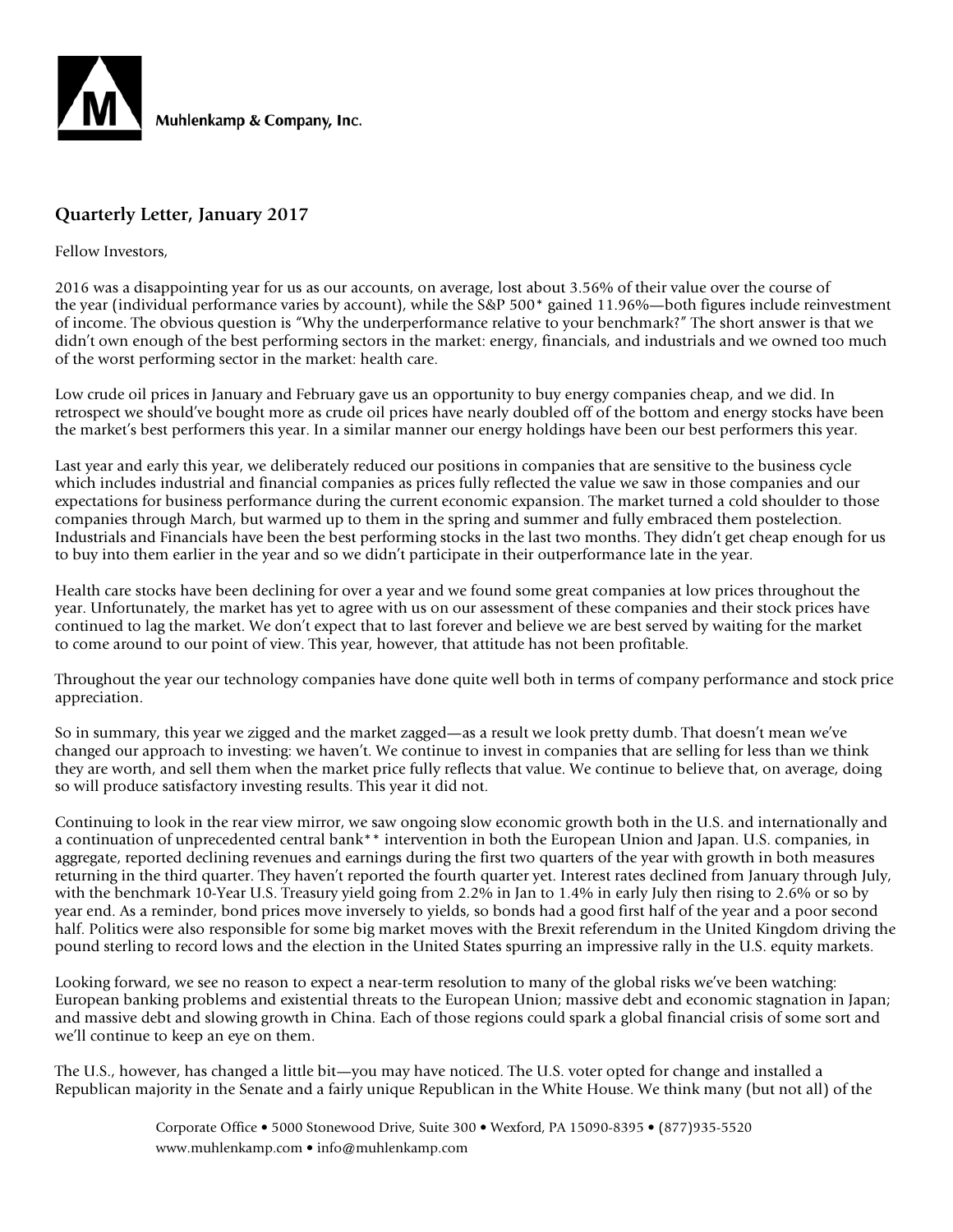changes suggested by the newly elected politicians should result in stronger economic growth in the long run but implementation will matter and it will take some time to put the new rules, once they're actually written, in place. So we are much more optimistic about the long-term direction of the economy than we were a few months ago, but we don't expect an immediate impact to the economy from changing policies, regulations, and laws—there will be a lag. The market, however, shifted in less than thirty days from anticipating a Democratic agenda to anticipating a Republican agenda. In the process it may have gotten a little bit ahead of itself. As noted above, interest rates have been on the rise since July with the election in November and the Federal Reserve rate hike in December adding to the ongoing move. Historically, long-term interest rates have been about 3% above inflation, so we view a further movement higher in rates as simply a return to "normal" conditions. A return to normal will not necessarily be painless, however, and we'll keep a close eye on default rates and credit spreads\*\*\* if rates continue to rise. Rising interest rates in the U.S. while the rest of the world keeps their interest rates abnormally low also creates the conditions conducive to a strong dollar, which we have been observing the last few months already. A strong dollar of course is beneficial for the U.S. consumer buying imported goods and a headwind to the U.S. producers selling overseas or owning overseas assets. It also encourages overseas investors to buy investable assets in the U.S. for as long as it continues since they'll get the asset return plus a positive currency return. Full employment and rebounding commodity prices put inflation risks back on the table, so we're keeping an eye out for higher inflation as well.

We believe the stock market in general is fairly priced and good companies at cheap prices are few and far between. When we find them, we'll invest appropriately. Until we find them, we'll continue to be patient with our cash. We remain uninterested in bonds as they are still priced above what we view as "fair" relative to current inflation and will decline even more if inflation picks up. Conversely they will likely do well if a financial crisis brews up and investors rotate from stocks to Treasury bonds in search of safety. We believe the long-term decline in interest rates has pretty well come to an end which implies the long running bond bull market has also ended. Few bond investors can remember a time when interest rates weren't generally falling and they are susceptible to thinking bonds are "safe" when we would argue that is no longer true.

With our best wishes for the New Year,

for Joff Mullerburg

Ron Muhlenkamp and Jeff Muhlenkamp

*.*

*The comments made by Ron and Jeff Muhlenkamp in this commentary are opinions and are not intended to be investment advice or a forecast of future events.* 

#### **Earnings growth is not representative of an investment's future performance.**

*\*S&P 500 Index is a widely recognized, unmanaged index of common stock prices The S&P 500 Index is weighted by market value and its performance is thought to be representative of the stock market as a whole. One cannot invest directly in an index.*

*\*\*Central Bank is the entity responsible for overseeing the monetary system for a nation (or group of nations). The central banking system in the U.S. is known as the Federal Reserve (commonly referred to "the Fed"), composed of twelve regional Federal Reserve Banks located in major cities throughout the country. The main tasks of the Fed are to supervise and regulate banks, implement monetary policy by buying and selling U.S. Treasury bonds, and steer interest rates.*

*\*\*\*Credit spreads refer to the difference in the number of percentage points or basis points in yield. The level of risk correlates with the potential for returns.*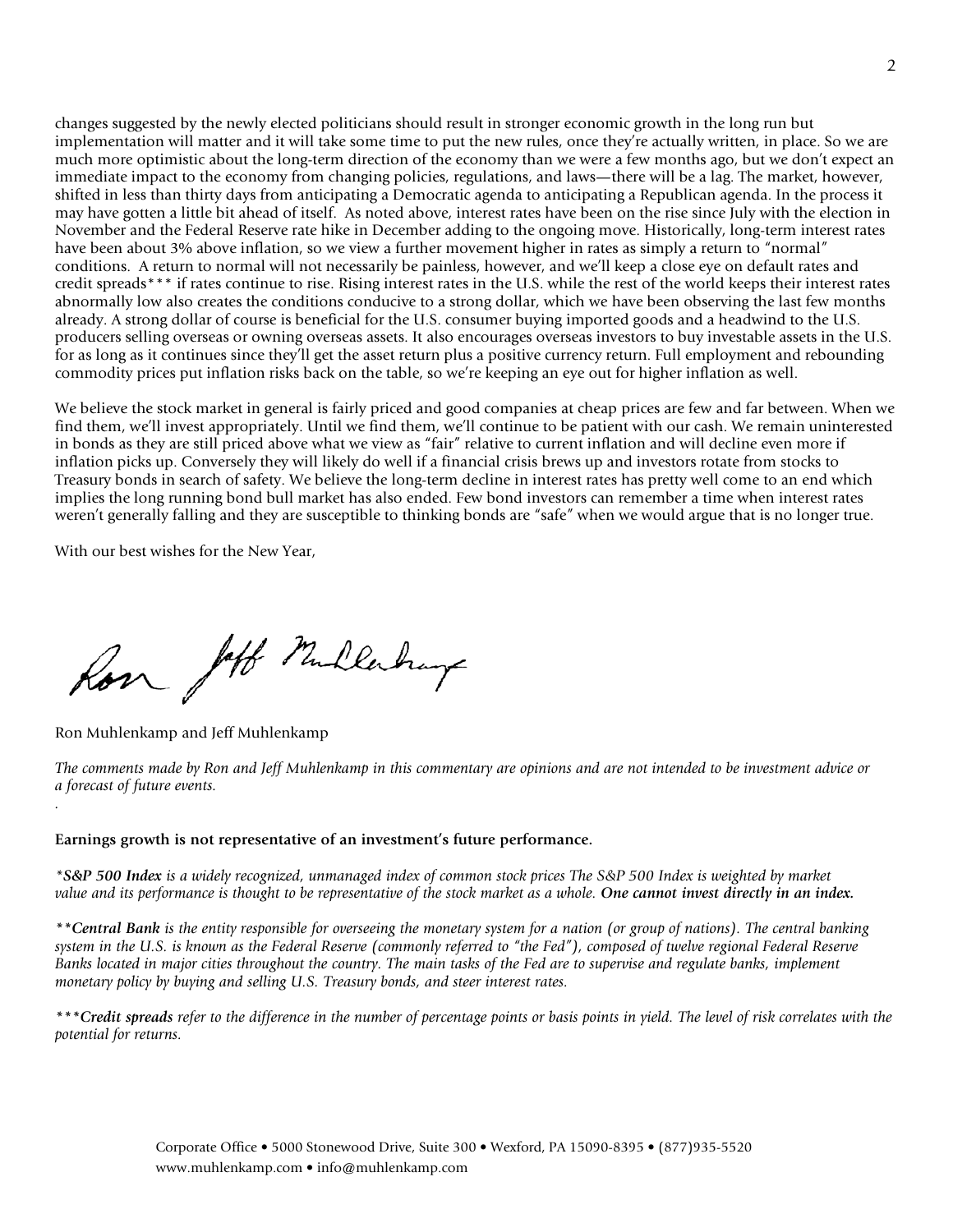# **Muhlenkamp**SMA **All-Cap Value**

#### **For the period ended 12/31/16**

*Muhlenkamp & Company's All-Cap Value SMA (Separately Managed Account) is designed for investors' accounts over \$100,000. We employ full discretion, applying fundamental analysis.*

# **Investment Objective**

We seek to maximize total after-tax return through capital appreciation, and income from dividends and interest, consistent with reasonable risk.

### **Investment Strategy**

We invest in undervalued assets wherever they may be found. Typically, this results in holding a portfolio of companies we believe are materially undervalued by the market. Bonds may be included in the portfolio if they are a good investment.

# **Investment Process**

We start with a bottom-up scan of domestic companies, typically looking at most U.S. companies at least four times per year. We add to that an understanding of the sector dynamics in which companies are operating, an assessment of the business cycle, and a review of macroeconomic conditions.

Our primary screening metric is return on shareholder equity (ROE). We are looking for companies with stable returns that can be purchased cheaply, or for companies with improving returns that have not yet been recognized by the market.

We don't believe that a holding period of "forever" is appropriate in all cases, but are comfortable holding companies as long as they continue to meet expectations.

# **Investment Risk**

We define investment risk as the probability of losing purchasing power over long periods of time, which is quite different from Wall Street's definition of price volatility in very short periods of time. Taxes, inflation, and spending will ALL impact the purchasing power of your assets.



**Muhlenkamp & Company, Inc.** Intelligent Investment Management

# **All-Cap Value Composite Performance (Net of Fees)**

|                               |                 |                    | Annualized <b>in the Annualized</b> |                 |                  |                  |  |
|-------------------------------|-----------------|--------------------|-------------------------------------|-----------------|------------------|------------------|--|
|                               | Year to<br>Date | <b>One</b><br>Year | Past 3<br>Years                     | Past 5<br>Years | Past 10<br>Years | Past 15<br>Years |  |
| Refurn                        | $-2.68\%$       | $-2.68\%$          | $0.20\%$                            | 8.33%           | $0.47\%$         | $3.54\%$ ?       |  |
| S&P 500 Total Return*         | $11.96\%$       | $11.96\%$          | 8.87%                               | $14.66\%$       | 6.95%            | $6.70\%$         |  |
| <b>Consumer Price Index**</b> | $2.04\%$        | $1.69\%$           | $1.17\%$                            | $1.30\%$        | $1.82\%$         | $2.07\%$         |  |

\* The S&P 500 is a widely recognized, unmanaged index of common stock prices. The figures for the S&P 500 reflect all dividends reinvested but do not reflect any deductions for fees, expenses, or **taxes. One cannot invest directly in an index.**

 \*\* Consumer Price Index (CPI) – As of November 2016 – U.S. CPI Urban Consumers NSA (Non-Seasonally Adjusted), Index. The Consumer Price Index tracks the prices paid by urban consumers for goods and services and is generally accepted as a measure of price infl ation. Price infl ation affects consumers' purchasing power.

Consolidated performance with dividends and other earnings reinvested. Performance figures reflect the *deduction of broker commission expenses and the deduction of investment advisory fees. Such fees are described in Part II of the adviser's Form ADV. The advisory fees and any other expenses incurred in the management of the investment advisory account will reduce the client's return. It should not be assumed that recommendations made in the future will be profi table or will equal the performance of the above accounts. A list of all security recommendations made within the past twelve months is available upon request.*

# **Top Twenty Holdings**

|                                                               |                                            | $%$ of Net |
|---------------------------------------------------------------|--------------------------------------------|------------|
| Company                                                       | Industry                                   | Asset      |
| Alliance Data Systems Corporation                             | <b>IT Services</b>                         | 6.16%      |
| Apple Inc.                                                    | Technology Hardware, Storage & Peripherals | 3.69%      |
| <b>ON Semiconductor Corporation</b>                           | Semiconductors & Semiconductor Equipment   | 3.57%      |
| Gilead Sciences, Inc.                                         | Biotechnology                              | 3.17%      |
| Lannett Company, Inc.                                         | Pharmaceuticals                            | 3.11%      |
| Hanesbrands, Inc.                                             | Textiles, Apparel & Luxury Goods           | 3.03%      |
| Schlumberger Ltd.                                             | Energy Equipment & Services                | 2.94%      |
| McKesson Corporation                                          | Healthcare Providers & Services            | 2.86%      |
| Celgene Corporation                                           | Biotechnology                              | 2.85%      |
| Annaly Capital Management Inc.                                | Real Estate Investment Trusts              | 2.77%      |
| Microsoft Corporation                                         | Software                                   | 2.76%      |
| Celanese Corporation - Series A                               | Chemicals                                  | 2.61%      |
| <b>SPDR Gold Shares</b>                                       | Exchange Traded Funds                      | 2.60%      |
| UnitedHealth Group Incorporated                               | Healthcare Providers & Services            | 2.60%      |
| PowerShares Buyback Achievers Portfolio Exchange Traded Funds |                                            | 2.54%      |
| Teva Pharmaceutical Industries Ltd.                           | Pharmaceuticals                            | 2.53%      |
| Federated Investors Inc., Class B                             | Capital Markets                            | 2.51%      |
| WCI Communities, Inc.                                         | Household Durables                         | 2.45%      |
| Bristol-Myers Squibb Company                                  | Pharmaceuticals                            | 2.30%      |
| Spirit Airlines, Inc.                                         | Airlines                                   | 2.18%      |
|                                                               |                                            |            |

*Composite holdings are subject to change and are not recommendations to buy or sell any security.*

*Composite Top Twenty Holdings are presented as supplemental information to the fully compliant presentation on the next page.*

*Return on Equity (ROE) is a company's net income (earnings), divided by the owner's equity in the business (book value).*